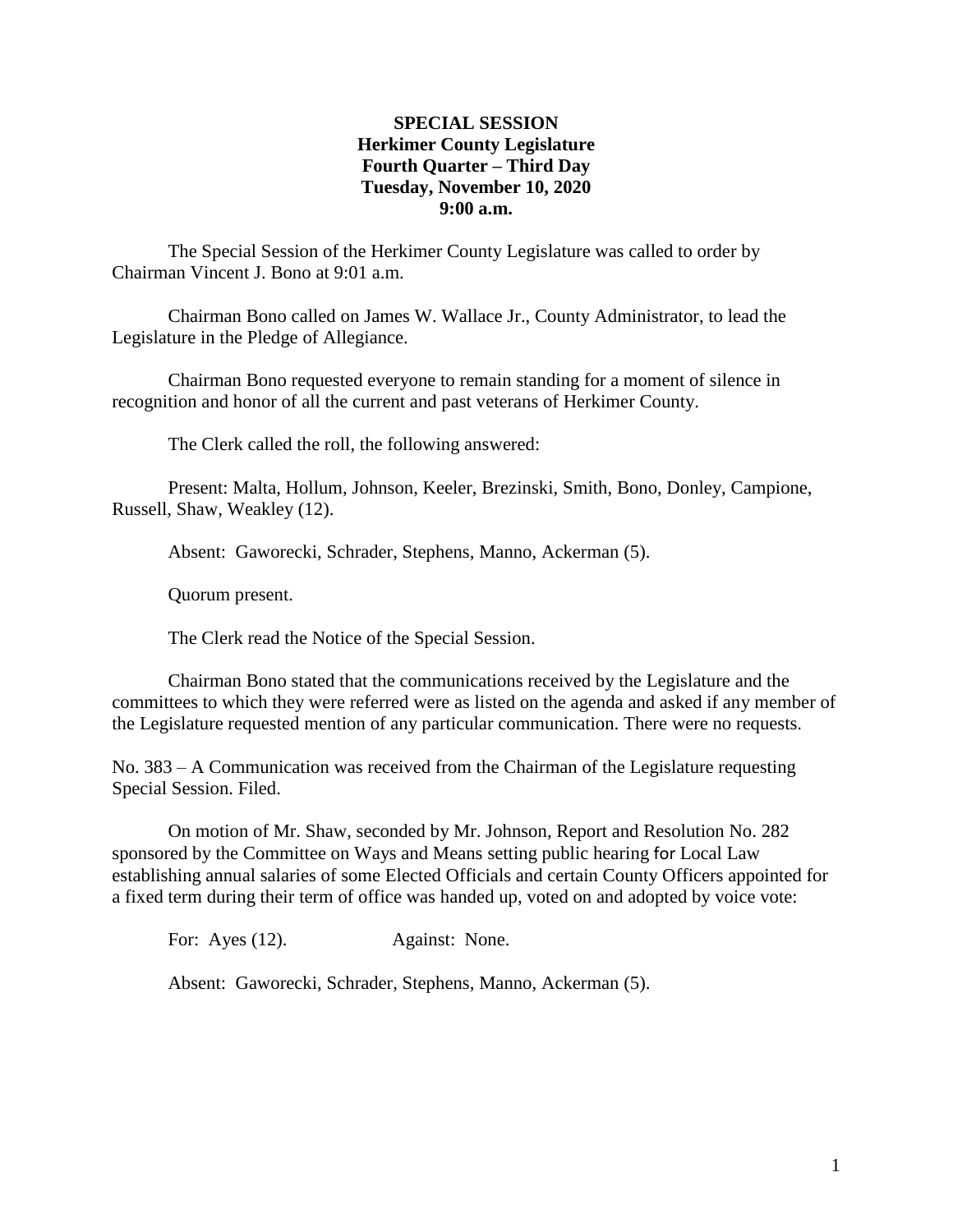On motion of Mr. Johnson, seconded by Mr. Donley, Report and Resolution No. 283 sponsored by the Committee on Ways and Means setting public hearing for Local Law granting a stipend to some Elected Officials and certain County Officers appointed for a fixed term during their term of office was handed up, voted on and adopted by voice vote:

For: Ayes (12). Against: None.

Absent: Gaworecki, Schrader, Stephens, Manno, Ackerman (5).

On motion of Mr. Keeler, seconded by Mr. Shaw, this Special Session of the Herkimer County Legislature was adjourned at 9:06 a.m.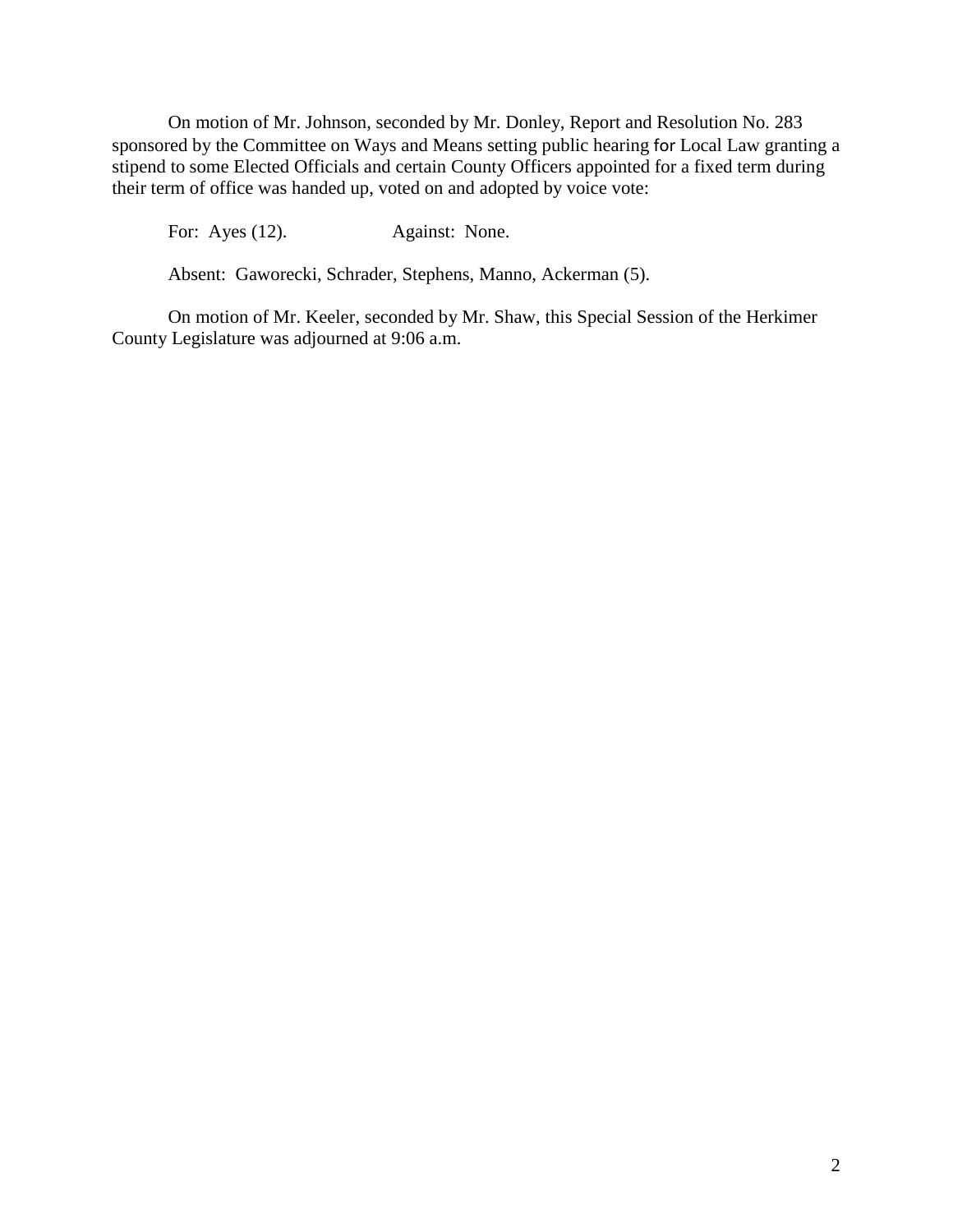

No. 282

# **REPORT AND RESOLUTION SETTING DATE FOR PUBLIC HEARING FOR LOCAL LAW ESTABLISHING ANNUAL SALARIES OF SOME ELECTED OFFICIALS AND CERTAIN COUNTY OFFICERS APPOINTED FOR A FIXED TERM DURING THEIR TERM OF OFFICE**

### **Sponsored by: Committee on Ways and Means**

We, the Committee on Ways and Means of the Herkimer County Legislature, are causing to be prepared and will present Introductory Local Law C for the year 2020 to establish annual salaries of some elected officials and certain county officers appointed for a fixed term during their term of office, and setting the date for the statutory public hearing thereon, and offer the following Resolution:

#### RESOLVED:

1. That a proposed local law establishing salaries of some elected officials and certain county officers will be prepared by this Committee, and that a public hearing will be held on the proposed local law at a meeting of the Herkimer County Legislature, on the 18<sup>th</sup> day of November, 2020, at 6:10 p.m. in the DSS Conference Room #242, 301 N. Washington Street, in the Village of Herkimer, New York;

2. That this County Legislature designates the Committee on Ways and Means as the Committee to hold the public hearing on the adoption of said act;

3. That at least five days prior to such public hearing the Clerk of this Legislature shall post a notice of such hearing upon the bulletin board in the Courthouse and cause to be published said notice at least once in the *Times Telegram*;

4. That the Clerk of this Legislature shall place a copy of said act on the desks of the members of this County Legislature at least seven calendar days, exclusive of Sunday, prior to its final adoption;

5. That if said local law be finally adopted, the Clerk of this Legislature shall file one certified copy thereof in the Office of the County Clerk, one in the Office of the Secretary of State and publish said local law as required by law.

Dated: November 10, 2020.